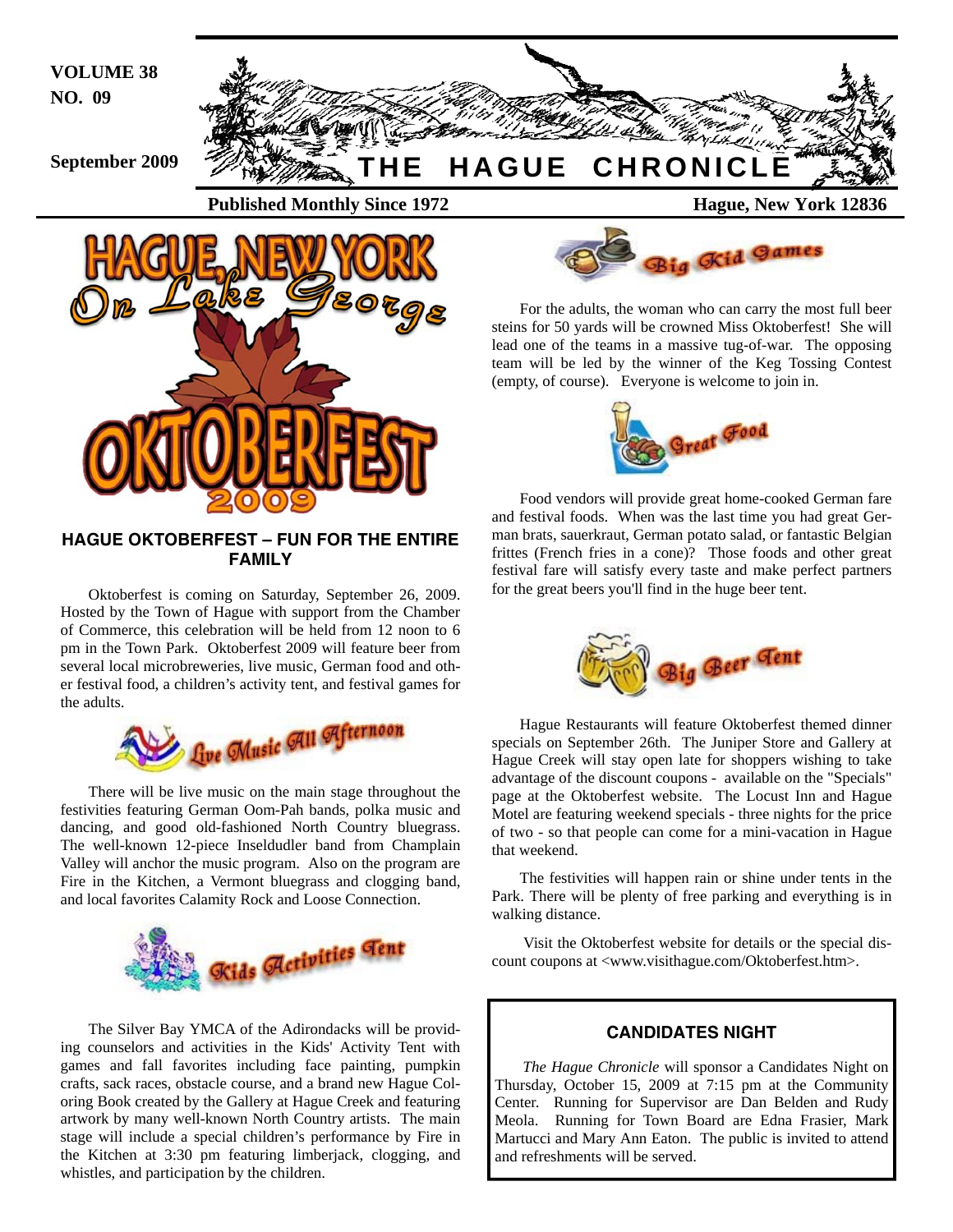## **ANOTHER OKTOBERFEST EVENT**



The Republican Party of Hague continues its tradition with their 13th annual Oktoberfest and Meet the Candidates Night. The event will take place on Saturday, September 26, 2009 at the Northern Lake George Resort. Festivities will begin at 5:30 pm and at 6:30

there will be a traditional German buffet along with German music.

Everyone is invited to attend and meet the local and area Republican candidates. For further information contact Mark Martucci at 543-6528.

## **SENIOR CLUB NEWS**

Over 40 Seniors have signed up for the Club's Outing to Lake George for the Luncheon Cruise on the Lac du Sacrament on September 18th. A great time is anticipated by all.

The regular monthly meeting will be on Tuesday, September 22, 2009 at the Community Center starting at 1:30 pm. Guest Speaker, Vicky Bueno, of MVP Health Care in Schenectady, NY, will present her program, POWER OF POSITIVE THINKING. Non-member guests are welcome to join us that day. Vicky will be sharing with us many helpful tips on this topic which should be very interesting. Refreshments will be served.

On Friday, October 9th, the Club is planning a FALL FO-LIAGE OUTING via car pool to Schroon Lake. First we will do some browsing at an Adirondack Style Country Shop called, THE TOWN STORE, located on the main street in the village, after which lunch has been arranged for us at DRAKE'S RES-TAURANT on Rt 9. On our return trip, we will stop in Crown Point at Gunnison's Orchards to check out their new gift shop and perhaps treat ourselves to freshly picked apples, cider, doughnuts, etc. Signup for this trip will be available at the September Meeting. Cost to members will be \$5.

Anyone interested in joining the Hague Senior Citizens Club, plan to attend one of our monthly meetings. If you follow our news articles in *The Hague Chronicle* you know we are an active group, and membership is only \$5 per year. New faces are always welcome. If you have any questions, please give me a call at 543-6130. ... Madeline Pelkey

## **BUSY FALL FOR HVFD FOOD COMMITTEE**

Food committee chairs Katy Wells and Linda Mury have a busy Fall schedule ahead starting with Hague's first annual Octoberfest. We'll be set up in the Park on September 26th from 12 - 6 pm serving mouth watering German wurst, potato salad and red cabbage, dessert and beverage.

On October 10, 2009 our annual Columbus Day Dinner will be a make your own pasta meal complete with salad, garlic bread, dessert and beverage. Serving from 4 - 7 pm at the Fire House. Take out is available at both of the above.

On Election Day, November 3, 2009, we are renewing an old tradition of serving a continental breakfast and lunch at the Community Center. Breakfast is a la carte. Lunch will consist of a soup station and deli bar, dessert and beverages for \$7. For information on any of the above contact Linda Mury at 543- 6550 or Joanne Trudeau at 543-8024.

In July and August there were a combined 29 Fire and EMS calls for a total of 866 man hours.

A regional Fire Police Seminar was held at our Department on September 12th and coordinated by our Dave Snow.

 Member Rev. Bob Johnson presented the Department with a gift from the Northern Lake George Rotary Club.

Bob Johnson recently completed the National Incident Management System and the Incident Command System Courses, and Doug Sham Completed the Emergency Vehicle Operations Course. Congratulations to both.

School is back in session, so watch out for those big yellow buses when you are on the road. ... Joe McCranels

## **DO YOU REMEMBER THIS?**



*First Hague Ambulance in service 1956* 

**THE HAGUE CHRONICLE** is mailed out by volunteers on the Thursday after the third Tuesday of each month. The News deadline is six days earlier. Please send news or address corrections to the Publisher, Judy Stock at <**HagueChronicle@nycap.rr.com**>.

*The Hague Chronicle* is supported by its readers and you may send your yearly (check your label) tax deductible contribution, made out to **The Hague Chronicle** to:

> THE HAGUE CHRONICLE PO Box 748 Hague, NY 12836-0748

Editor/Publisher: Judy Stock (518-543-6517)<br>
Editorial Staff: Pat McDonough 
State Company Stock (518-543-6517)<br>
Layout Editor: Jim Henderson Editorial Staff: Pat McDonough

Our website: **www.thehaguechronicle.org**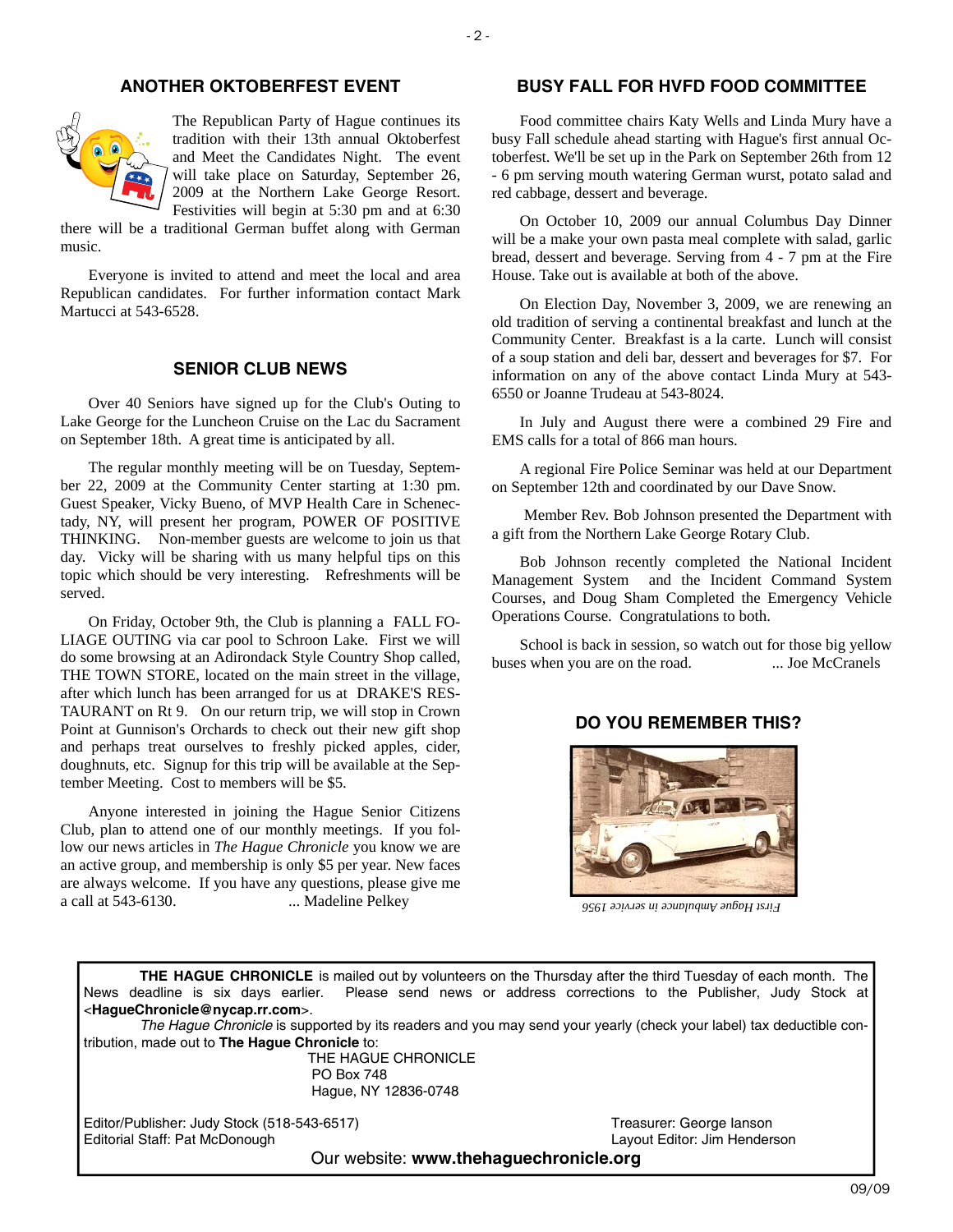#### **CROP WALK – 2009**

The Ticonderoga Area CROP Walk for the Hungry will again be held on the Saturday following Columbus Day weekend. On October 17, 2009 at 1:30 pm, the registration and start of the Walk will be at Bicentennial Park, on the corner of Montcalm St. and Tower Ave. in Ticonderoga. If it rains, then registration and the after-walk shelter will be at the upper room of the Elks Lodge, across Tower Ave. from the park. The walk will be a four mile walk through town with a two or one mile option. People are asked to get donations from others beforehand to sponsor their walk, and/or walkers may sponsor themselves. Walkers are asked to use a Church World Service envelope to record their donations. These are available by contacting Beverly Sann at 543-6299.

The Walk benefits the hungry here and around the world. Twenty-five percent of the funds raised will go to the local pantries including Hague's and the Ticonderoga Clergy Association Indigent Assistance Fund which provides assistance to needy people in this area. The rest of the money will go toward assisting people affected by disasters, droughts, or wars, as well as those hit hard by this economic downturn.

Silver Bay resident Beverly Sann stated, "The Walk will also benefit those walking by giving them exercise, a time to enjoy the fall weather and scenery, as well as a sense of satisfaction for having helped others less fortunate than themselves. We hope you will join us!"

## **CHORALE TO RESUME REHEARSALS**

The Champlain Valley Chorale announces resumption of fall rehearsals for its upcoming Christmas concert. Weekly rehearsals will be held each Tuesday evening at 7 pm in Fellowship Hall of the First United Methodist Church, 1045 Wicker Street, Ticonderoga. They begin on September 15, 2009, and continue to the concert presentation scheduled for Ticonderoga in December.

The new Director will be Mrs. Jeris French, and accompanying the Chorale will be Mrs. Beverly Hudak. New singers in all sections are welcomed, and no audition is necessary.

For further information, please contact William Westervelt at 585-6548.

#### **SEMBRICH FILM SERIES**

The Sembrich Winter Film Series begins Tuesday, November 10, at 7 pm with the screening of "Saawariya," Sanjay Leela Bhansali's captivating, lavishly filmed musical romance based on Dostoyevsky's short story "White Nights." Admission to the film, which is in Hindi with English subtitles, is free. The free film series continues on Tuesday evenings with "Joyeux Noel" on December 8, "The Terminal" on January 12, "Shakespeare in Love" on February 10, and "This is My Father" on March 9. All films will be shown at the Bolton Free Library with free admission.

For more information or to make a reservation, please call The Sembrich office at (518) 644-2431 or 644-9839.

## **TWO DELICIOUS RECIPES**

At the Senior Picnic in August accolades were given for the Broccoli Salad and the Spinach Balls. Many wanted the recipe so we're sharing them with our readers, too.

#### BROCCOLI SALAD

1 large bunch broccoli, broken up into florets 1 bunch scallions, chopped 1 cup golden raisins 1 cup walnuts, broken 1 cup light Miracle Whip ¼ cup sugar 2 teaspoons cider vinegar

Best done night before

## SPINACH BALLS

- 1 10 oz pkg frozen, chopped spinach, cooked,welldrained 1 cup Herb stuffing (Pepperidge Farm recommended)
- 1 small onion minced
- 2 eggs well beaten
- 1/2 cup grated parmesan cheese
- 1/2 tsp garlic salt
- 1/4 tsp thyme
- 1/4 cup melted butter or margarine

Mix and chill (to help form balls). Form into balls (about 1 Tbsp each) which can be frozen. Bake on cookie sheet 20 min at 350°. Makes 2 - 3 doz.



*Senior Club sends greetings to Shirley Smith, former club member who moved to Florida.* 

## **4-H FALL FESTIVAL**

The 4-H Fall Festival will be held Saturday, October 17 from 2 to 8:30 pm at the Warren County Fairgrounds in Warrensburg. The event will be open to ALL families with youth ages 18 and under. There is no fee for the event, but there will be pizza and beverages available to purchase. The games and activities during the day will include Doughnuts on a String, Wa -Shoos (come find out what this is!), Fry Pan Toss, Gunny Sack Race, Face Painting, and lots more. Evening activities include a FREE Barn Dance and a movie on a big screen! Come join the fun!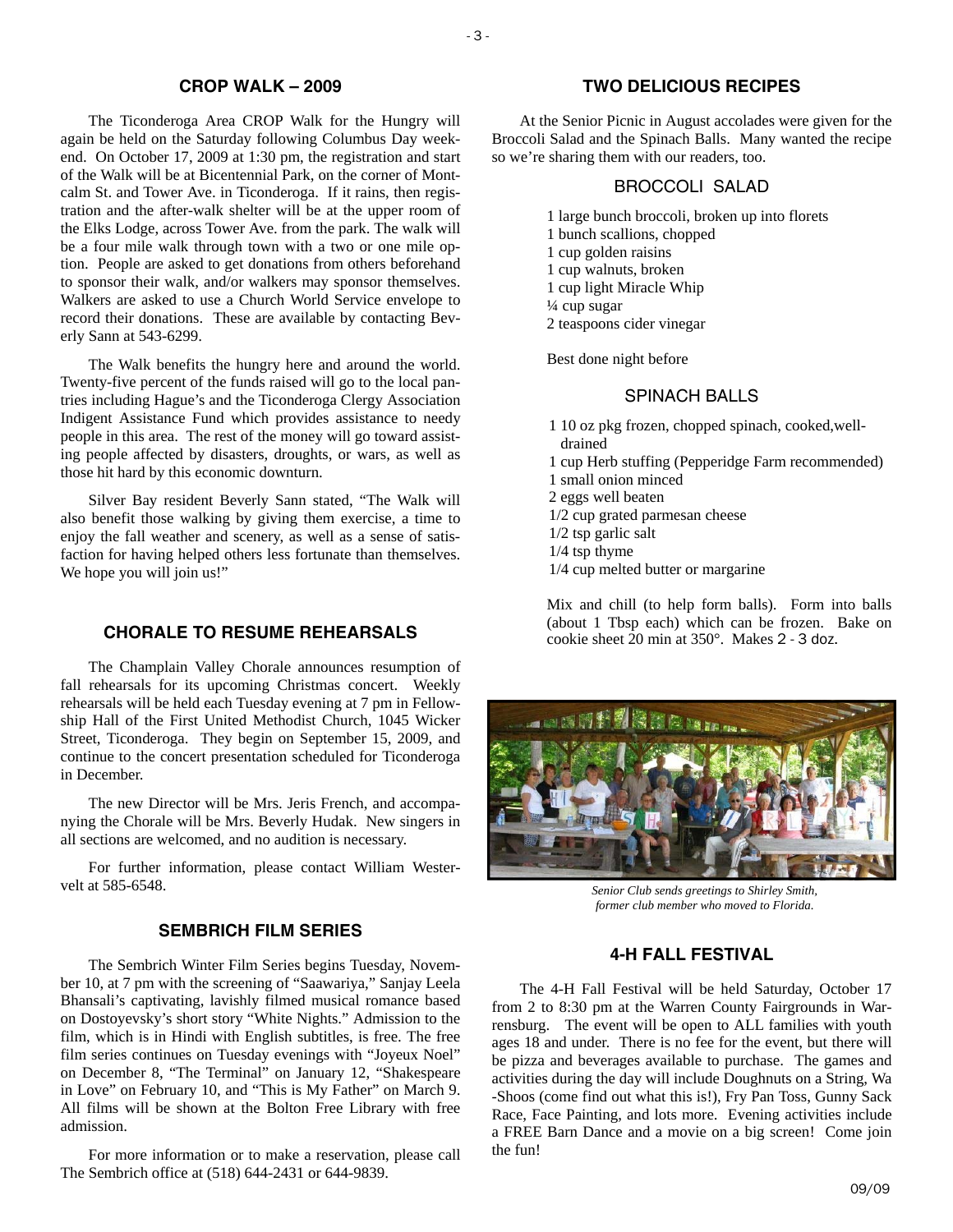## **HAGUE TOWN BOARD - 9/8/09**

Members present were Dan Belden, Dick Gladu, Mark Martucci and Rudy Meola. Edna Frasier was absent.

A moment of silence was held for Audrey O'Brien, Art Chalmers and Carmela DeFelice.

Councilman Meola reviewed an issue concerning Sewer District #2 from the August meeting. He said that he had voted for the motion to hire a company to remove hazardous material but that it had just been presented to them at that meeting and he did not have sufficient time to review it. He now asked who gave authority for AP Reale to remove the hazardous material from the site and take it up to the landfill area which is Town property. Supervisor Belden said that they dug it up from the original DOT property and removed it to their staging area on the Darrin property. The DEC became involved and said they would have to move it. So AP Reale took it up to the transfer station. Belden said he did not authorize it and did not know who did. Town Attorney Viscardi will contact the Reales and find out the story. Meola also felt that something should be done to make the DOT responsible for part of the cost but Supervisor Belden said that they would not do it when a similar situation occurred with Sewer District #1.

Supervisor Belden thanked Judy Stock for filling in to take minutes.

#### **Committee Reports:**

#### **1. Assessor & Justice**

 Councilman Gladu reported that the Town Justice has submitted her reports on time. As to a revaluation project, he reported that the time frame is not good for 2010 and also should have a bigger data base. The recommendation from Dave Martucci, Sole Assessor, is to put off a revaluation until 2012. Councilman Meola noted that since he had received the report just today that it should be put on hold for next month but the Board accepted the recommendation of the Assessor to put off a revaluation until 2012 with a check point to review the data base on sales to see if there is sufficient data for 2011.

Councilman Gladu also reported that Assessor Martucci is finishing up his credits for certification.

## **2. Buildings & Grounds/Enhancement**

 Councilman Martucci reported that he has the specs for the porch and read the proposal. He also reported that Board member Frasier had met with Jerry about the Veterans Memorial. They will do the fence work first and the building later.

Councilman Gladu suggested that in the upcoming budget discussions they consider a building cleaning contract for next year. He also suggested they get all four buildings water quality tested by the same person with one methodology so that it is done in line with what the DOH is requesting. He recommends Tim Costello be that person and that it be addressed in the 2010 budget discussions.

#### **3. Finance & Insurance**

 Councilman Martucci said they will be meeting with the insurance people. Sewer District #1 continues to have shortfalls which will have to be addressed at budget time. On a question from Councilman Meola, the Supervisor indicated that the cards have gone out for direct deposit for 6 employees involving 4 banks.

Councilman Gladu suggested they consider several policy decisions during this budget cycle and have them quantified. Are we going to ask for copay? Will the town handle it all? What policy will we have to deal with insurance increases?

#### **4. Fire Department**

 Councilman Gladu said he would like to meet with Councilman Martucci and Ray Mury of the HVFD to discuss the budget and he would like a 2 - 3 year plan.

#### **5. Highway**

Superintendent of Highways Don Smith reported that the department is short-handed because Jason Laundree is helping at the Community Center since Mike Manning is ill but they are getting ready for winter.

Rudy Meola made and Mark Martucci seconded a motion to have a water cooler installed in the highway building.

#### **6. Museum & Historian**

Councilman Meola remarked on the successful program, "Houses in Hague", given on Tuesday by the Hague Historical Society. There was a large crowd and they did a great job.

#### **7. Personnel**

Councilman Gladu reported that he and Councilwoman Frasier have to meet to get several issues (evaluation, discipline, harassment, confidentiality) under control for the personnel manual updates.

#### **8. Planning/Zoning/Stormwater**

The Board had received the written report of ZEO Cathy Clark. She reported that an extension for the Kent-Podeswa wastewater system has been requested. The Town Board approved a previous extension to September 1, 2009 but the contractor was not able to complete the project by then and they requested another extension to October 3, 2009 which was approved.

ZEO Clark reported that the LGA cruise for Town officials on the Floating Classroom went well. Those attending were Rudy Meola, Dick Gladu, Jon Hanna (ZBA), Pam Peterson (PB), Bruce Clark (PB), Michael Cherubini (PB) and ZEO Clark. Councilman Gladu said, "The quality of water in Lake George is still very, very good. We were able to see down 30 feet into Lake. The LGA put on a nice tutorial."

In the ZEO report it was noted that there were zoning violations for a fence, unregistered vehicle and signs. When asked by Councilman Meola what enforcement measures had been taken, ZEO Clark said that the violations had been noted followed by an appearance ticket for the fence and vehicle. She noted that the sign should have an appearance ticket and wanted clarification by the Board because she "can't enforce one code and not another"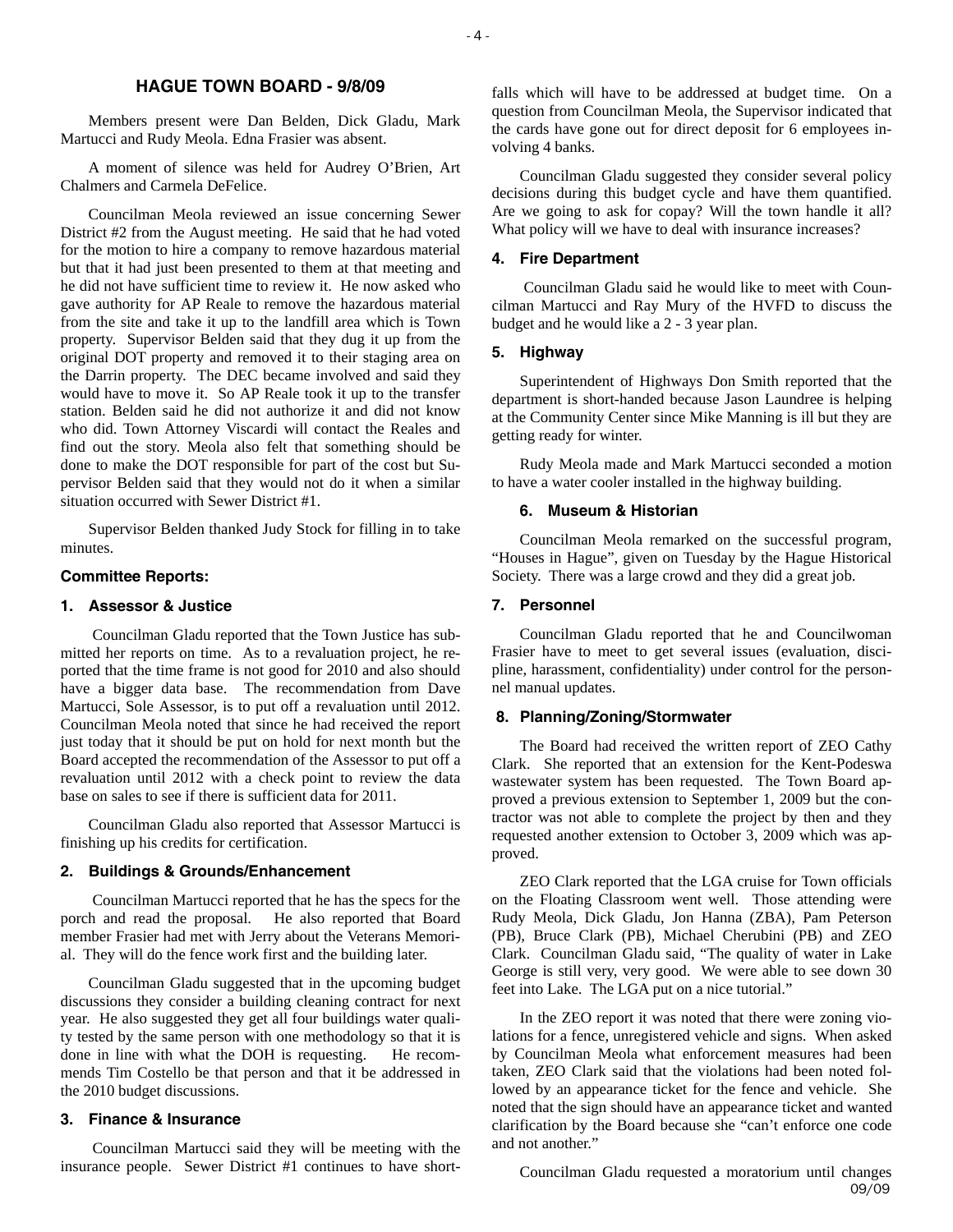could be made in the code. Further discussion ensued about selective enforcement and the comparable strictness of the Town and APA codes. Town Attorney Viscardi stated that (one) "must look at a specific part and address it. Our code could be changed as long as it is no stricter than the APA."

While the Board appeared to have a consensus that the code needed to be looked at for possible changes, they agreed that until a change is made the code should be enforced and the ZEO should have the backing of the Board to do her job.

#### **9. Recreation/Promotion & Youth**

Councilman Meola reported that everything is in place for the Oktoberfest on September 26, 2009. The Youth program at Silver Bay was successful.

Councilman Gladu noted that the Town may want to put some money in the budget to hire a professional planner helping to pull together a consolidated promotion plan for town.

Supervisor Belden noted that the County had hired a Special Events person who had visited all the towns. His analysis was that Hague has restrictions as to the size of an event but he could look into small events.

#### **10. Sewer Districts #1 and #2**

Supervisor Belden said that they have to take a look at costs in Sewer District #1 to see if they can make it work or they may have to raise the fees. For Sewer District #2, he said the south portion is done and people are anxious to hook up. He spoke to the County engineer Bill Lamy today and he will sign an agreement with the County to let people tie in. The north part will take about another 2 weeks for paving in Forest Bay and to fix the roads where marked. The work has to be completed by December 20, 2009. There is an insurance policy with AP Reale that will cover anything that goes wrong within one year of operation.

#### **11. Town Park**

Councilman Meola reported that most of the Park is closed for the season but he will keep the bathrooms open to Columbus Day. He opens them in the morning on weekends and closes them at night.

There were some minor difficulties with the help but there were some very good workers. He stated, "The visitor center staff was great, the geese haven't come back and the place looked beautiful."

#### **12. Transfer Station**

Councilman Gladu reminded everyone that we are on a new schedule. The Transfer Station will be open on Wednesdays from 10 am - 4 am and on Saturdays from 9 am - 4 pm. It will be closed on Sundays until July 1, 2010.

#### **Correspondence**

The Supervisor read a note from Tyler Coffin thanking him for the chance to work with him and Bertha Dunsmore during the summer.

#### **Unfinished Business**

Additional complaints have come in about a previous issue related to dogs. The Board was satisfied with the action taken previously and had removed all legal action. Visits have been made to the site to verify the actions taken. The Town Board will send a letter to the complainant stating that the Board feels the problem is resolved and the case is closed.

A letter was received from Barbara Patchett with a proposal to continue with maintenance of the flowers. The Board approved her continuing through September 30, 2009 for \$150. They will ask Barbara for a proposal to do the fall decorations.

#### **Communications & Petitions**

Supervisor Belden said that a letter had been received from Bill Ehlert dated 8/11/2009 relative to his proposal which didn't meet specs. The Town went with standard state bids.

Supervisor Belden said that he and Board member Frasier had a conference call with Time Warner Cable. They are going to come up with a proposal for Summit Drive and West Hague Road to the County line. They said that nothing would be done until spring. They will need easements from Niagara Mohawk and possibly from the phone company. Belden said, "In the first proposal our share was \$132,000 but it included a mile and a half of Essex County road which we aren't going to pay. They're supposed to get back to me and I'll make sure the Board gets a copy of it."

Councilman Meola asked about other country roads. Belden said that for Dodd Hill Road there are only five homes and the catch is if you don't get all five families it will cost more. They will wait to see the new proposal.

Board members received a letter from Joel Jordon who has old boats and junk on his property and wants to clean it up. He would like the Town to pay for a dumpster. Since the Town cannot selectively do that, the Supervisor will write a letter to him letting him know that they can't do it. Other options were discussed.

The HVFD was given approval for use of the main room of the Community Center on November 3, 2009 to resume their Election Day luncheon.

A memo was received from ZEO Clark with information on the need to update the green code book with changes in the dog and cell codes that have already been approved. There have already been \$4,000 - \$5,000 spent on these books so we should continue to update. The cost is \$170 for each book for members of the various boards. The Town Board had already budgeted for updates and approved going ahead with them.

The Fish & Game Club has requested \$3750 for next year for promotion of their events - especially the Ice Fishing Tournament. The request will be considered when the Board is working on the budget.

The Board accepted as complete the application from Boyer (12.14-1-16), 9667 Lakeshore Drive, for a sewer variance and set a public hearing for October 13, 2009 at 6:15 pm. The Board will meet at 5:45 pm that evening to do the audit of the bills.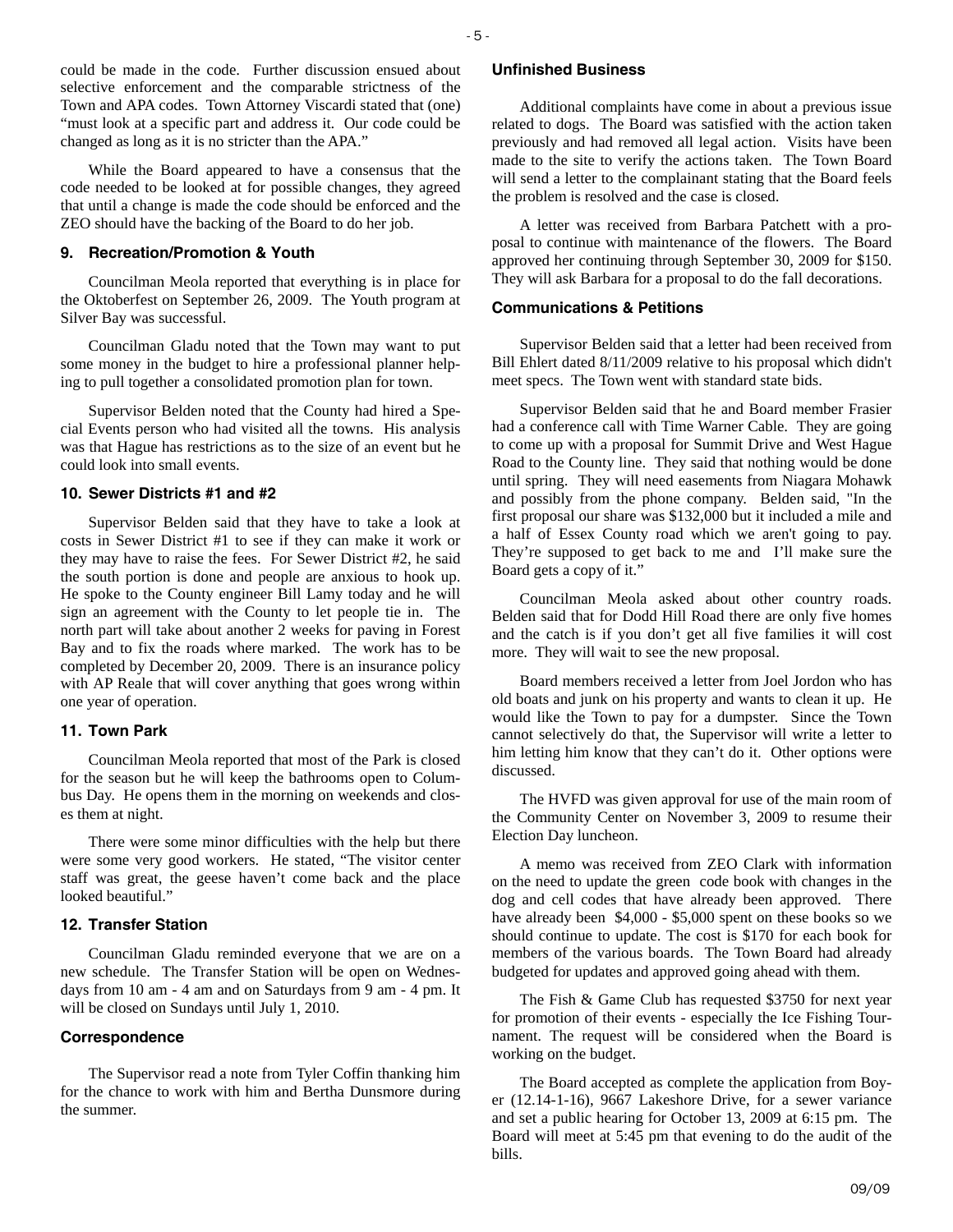Supervisor's Report - The County budget is in bad shape. They will probably lay off more people. Councilman Meola suggested that they reduce the supervisors' pay by 10%. Belden said he brought it up but was voted down by the other supervisors. The Sagamore Hotel is the biggest unit for occupancy tax and with it closing down during winter the County will take a big hit.

#### **Privilege of the Floor**

Donna Wotton addressed the issue of charging vendors for the Oktoberfest. She said only three vendors were not civic entities (which do not pay anyway) but those three are providing services and intend to provide proceeds to the Town of Hague. The Board did not want to set a precedent and suggested that the Town Clerk will do the paperwork and give it to them and will take the \$50 vendor fee out of the proceeds.

Michael Cherubini, Pat Hintze and Donna Wotton all made suggestions to the Board relative to funding and planning of special events and what part the Chamber of Commerce plays in it.

The regular meeting adjourned at 8:20 pm and the Board went into Executive Session for a legal matter.

## **PLANNING BOARD - 9/3/09**

Chairman EJ Siwek and Board members Dick Frasier, Pam Peterson, Mike Cherubini, Martin Fitzgerald and John Brown were present. Bruce Clark was absent.

#### CLARK (43.5-2-19) 9051 Lakeshore Drive (Hamlet)

The applicant's request for a three-lot subdivision of a 2.82 acre parcel was deemed complete, a site visit was set for 9/24 and the public hearing will be held on October 1, 2009. If approved, Lot 1 would be .66 of an acre, Lot 2 would be 1.38 acres and Lot 3 would be .78 of an acre.

#### MCGOWAN (25.1-1-1.3) West Hague Road (OC1)

The applicant's request for a two-lot subdivision of a 41.95 acre parcel was deemed complete and a site visit was also set for 9/24 with public hearing on 10/1/09. If approved, Lot 1 would consist of a 6 acre parcel and Lot 2 would consist of 35.95 acres. He plans to sell the smaller parcel to an abutting neighbor.

#### COMMONS (26.10-1-37) 31 Commons Way ( TR-1R)

The applicant is requesting approval for a two-lot subdivision of a 3.48 acre parcel. If approved, Lot 1 would consist of 1.1 acre with 80 feet of shoreline and Lot 2 would consist of a 2.38 acre parcel with 120 feet of shoreline. Both prospective lots currently have a cabin on them and will be connected to the Town Sewer system. Due to the placement of the existing cabins the required 100' of shoreline for lot one is prohibited. The Zoning Board variance will be needed before the Planning Board approves the subdivision request. The Planning Board deemed this application incomplete requiring further information.

## **ZONING BOARD OF APPEALS - 8/27/09**

Chairman Robert Goetsch and Board members Jon Hanna, George Ianson, Lindsay Mydlarz and Bill Pittman were present. Board members absent were Glenn McKee and Martin Fitzgerald, II.

#### CORBO (26.6-1-8) 36 Forest Bay Road (TR-1R)

The applicant is applying for a variance to construct a 5' x 32' walkway/deck to the lake side of an existing cabin, which currently sits 44' from the lake.

A public hearing was held and Mr. and Mrs. Corbo both spoke about their need for the walkway for safety and maintenance reasons. However, the Board indicated that a variance is for a hardship not for maintenance and the variance was denied.

It was noted that temporary staging for maintenance might not need a variance.

#### BURKLE (76.12-1-11) 41 Tower Point Rd. (Hamlet S-R)

The applicant would like to place a 10' x 18' storage shed 15' from the front line setback. At their August meeting, the Planning Board approved the shed placement within 100 feet of the lake.

No one spoke at the public hearing and the variance was granted.

#### COMMONS (26.10-1-37) 31 Commons Way (TR-1R)

The applicant has applied for a two-lot subdivision of a 3.48 acre parcel. If approved, one lot would have 80 feet of shoreline and the other would have 120 feet of shoreline. A variance to allow the one lot to have less than 100 feet of shoreline is requested.

The application was deemed complete and the Planning Board will be invited for a joint hearing on September 24, 2009.



## **FINAL SCHOOL TAX RATES**

According to the Ticonderoga School District, the actual school tax rate for 2009 - 2010 is 10.93 for Ticonderoga and 10.77 for Hague. The net change in tax rate is up 1.7% for Ticonderoga and 4.1% for Hague. The tax totals are \$4,468,731 for Ticonderoga and \$4,676,473 for Hague.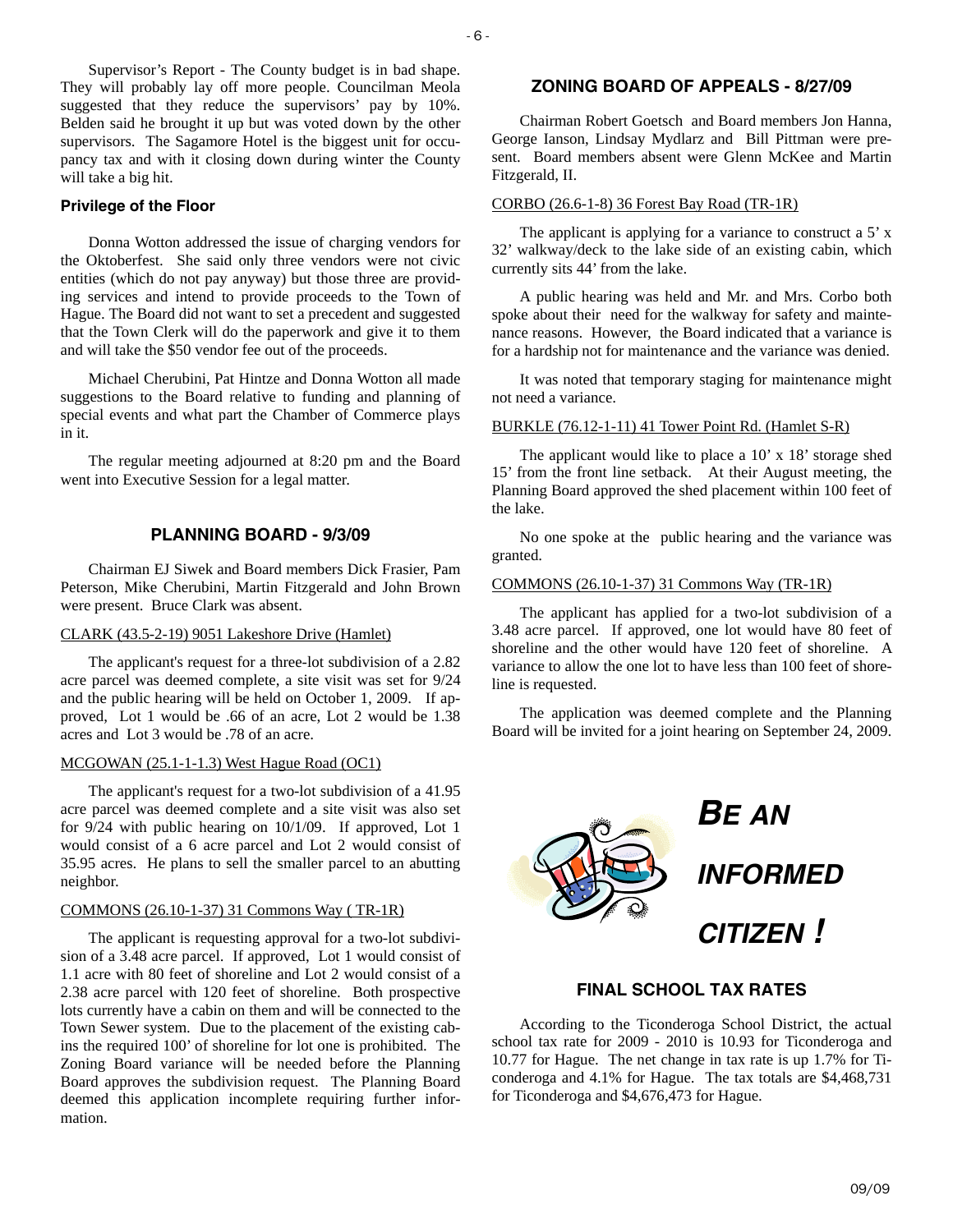

## *Researched by the Hague Historical Society*

Happily for us history buffs Mrs. Hoyt Johnson (nee Rebecca Bevins) wrote a three-piece series in the Ticonderoga Sentinel in August 1892. It was titled "Early Incidents of Hague" and the following is an excerpt:

There are many incidents connected with the town's early history that would fill columns. Some sad, some romantic, some mirthful. One came near being a tragedy. Mr. Briggs, who lived where Sam Miller does, ran short of food and started by marked trees over the mountains to Vermont to bring home a bag of provisions. A severe storm came on and he could not return.

Mrs. Briggs and three children had not a particle of food. They had fasted for three days when the storm abated, but she knew her husband could not reach her. Mr. Rising and family only occupied their home through the summer, going to Vermont to work in the winter. Mrs. Briggs thought that some food might have been left, and resolved to go and search. She fastened her children in the house and started early in the morning.

She succeeded in reaching the house and after searching every part she found some dried pumpkin which she took, and started for home. Darkness had come, but love lent wings to her return, which was easier as the way was down hill. She reached home and hastily boiled some to feed her famished children, and on this they subsisted until the half distracted father reached home fearing starvation had done its work.

Another man came to Mr. Kenny the miller, saying his children and wife only tasted milk once a day for three days and he could not find a peck of grain for sale as no one had any. Mr. Kenny had just one peck for his own use, which had been tolled from the scanty grists that had come to his mill. He divided and gave the man half. But better harvests brought relief and more land came under cultivation as years passed by.

Want to know more? The entire six-page article can be read in the Museum in a binder called "Stories of Hague". Stop in and enjoy!

## **LGLC ANNOUNCES FALL EVENTS**

The Lake George Land Conservancy invites the public to explore Lake George by participating in these free hikes. Preregistration is required

Saturday, September 27, Fall Tour of the Last Great Shoreline - 10 a.m. - 1 p.m.; Last Great Shoreline, Putnam. This 2 ½ mile round-trip hike will wind through forest and field, past wetlands and out to the property's viewpoint over Lake George.

Sunday, October 11, Fall Foliage Hike 9 a.m.; Cat & Thomas Mts. Preserve, Bolton. Participants will be led by guide John Crist on this annual 7-mile challenging hike through the autumn woods and to the mountain summits and ridgeline.

 09/09 <shoffman@lglc.org> or 644-9763. For more information contact Sarah Hoffman at

## **HAGUE HISTORICAL SOCIETY**

Another very successful event was sponsored by the Historical Society on September 1st. More than 125 people came

to this event "Houses in Hague.". Society President Pat McDonough put together a wonderful slide program featuring 12 homes in Hague. More residents have indicated an interest in chronicling the stories of their homes and we hope to have a follow-up program.



We are very happy to report that Enid Engler has agreed to join our board to fill out the term vacated by Holly de Buys. Enid and her husband are year-round residents of Hague and she brings a love of history to her new role. We're excited to have her join us.

There will be a small reception for Ethel Andrus at the Community Center on Friday, October 2, at 10 am. We're honoring Ethel for her long involvement with the Hague Heritage Cemetery where we have recently placed a stone bench and are soon to add a plaque bearing her name. Friends and acquaintances of Ethel's are encouraged to join us.

We are already planning our next major exhibit and program for the late spring of 2010. Hague's many hotels will be featured and our research is beginning to take shape. We'd like to personalize this exhibit with people's recollections of these hotels – the Phoenix, Rising House, early Trout House, Iroquois, Mohican, Uncas, Hillside and others. Did you ever work there? Did you ever stay there? If not you, did your parents or grandparents? Do you have old photos of any of them? Please help us to enrich this research and the new exhibit by contacting us at Hague Historical Society, PO Box 794, Hague, NY 12836 or <haguehistoricalsociety@yahoo.com>.

## **CHAMPLAIN LEGACY CELEBRATION**

The signature event of the Champlain Quadricentennial Celebration will take place on Saturday, September 19, 2009 at the Crown Point State Historic Site in Crown Point, NY. This 400th anniversary event will celebrate the unique role of Samuel de Champlain in the history of our region and the country. This all-day festival from 9 am to 9 pm will focus on the cultural heritage, natural beauty and historical significance of Crown Point and the Lake Champlain region. Featured in the festival will be musical performances, history lectures, nature and archaeological tours, vendors and exhibits.

An international group of dignitaries and government officials have been invited to take part in the rededication ceremony of the Crown Point Memorial Lighthouse at 4:30 pm. The Memorial Lighthouse, constructed in honor of the Champlain Tercentenary in 1909, features a bas-relief sculpture by Auguste Rodin donated by the French to honor Champlain. Following the ceremony, there will be a performance by the United States Merchant Marine Corps Band and a fireworks show over Lake Champlain.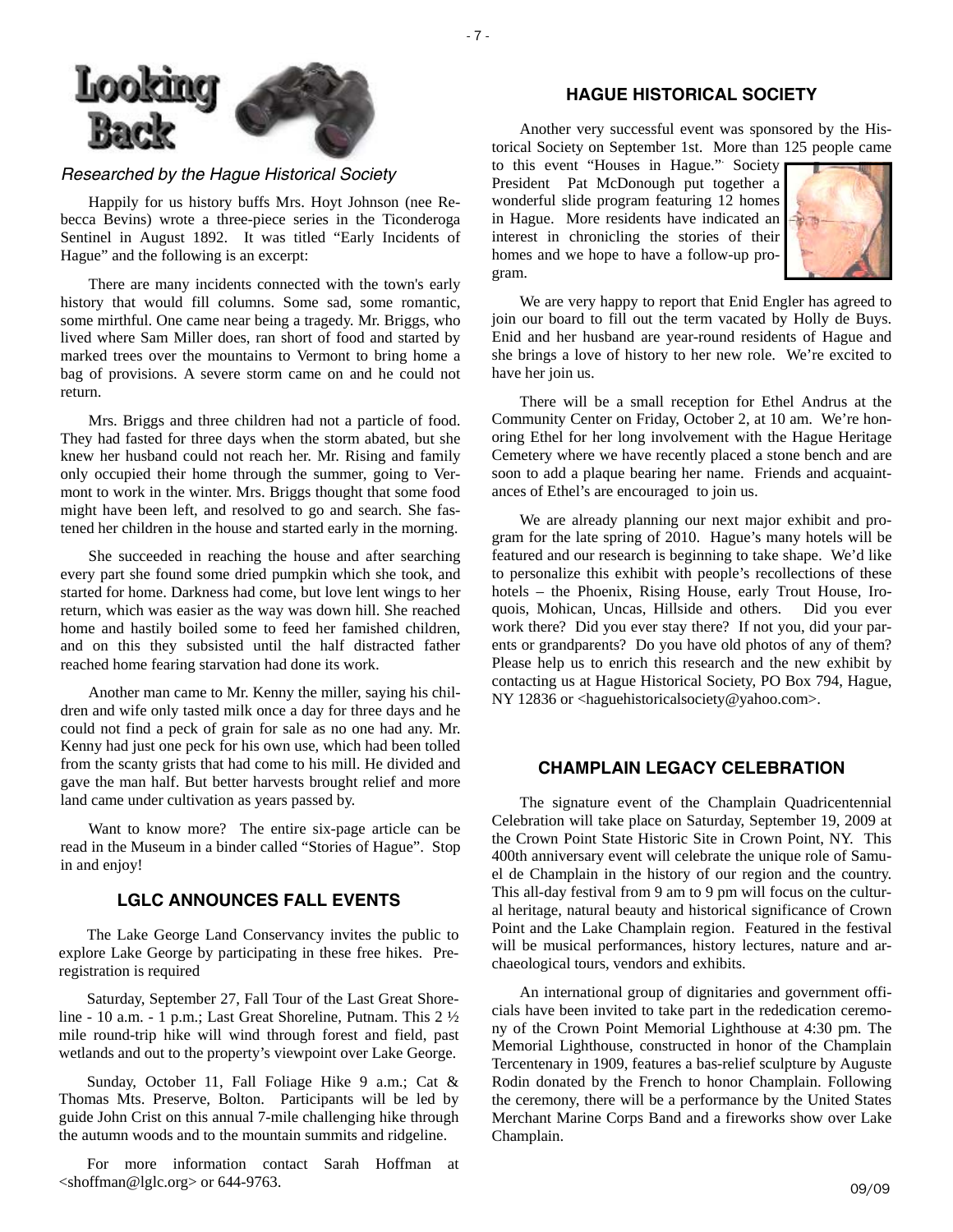# *~SOUNDINGS~*

BORN: A son, Maxwell Daymon Voige, on August 7, 2009 to Jennifer and Tim Voige of Fulton, Maryland. The delighted grandparents are Joyce and Tom Fritz of Eatontown, NJ, and long-time Hague visitors. Max joins his big brother, Toby, age 14 months.

BORN: A daughter, Kylie Mia Cherubini on August 10, 2009, to Tricia and JJ Cherubini of Ramsey, NJ. She joins her brother TJ and is the fifth grandchild for Michael and Maureen Cherubini of Hague, NY.

MARRIED: Happy Elizabeth McPartlin, daughter of Ken and Julie McPartlin of Lake George and Hague to Bradley Matthew Nacht, son of Stephen & Jerilyn Nacht of Damascus, MD on Saturday, September 5, 2009 at Dunham's Bay Resort in Lake George.

DIED: Arthur A. Chalmers, 92, on August 12, 2009 in Columbus, NC. Formerly of Friends Point, Hague, he is survived by his wife Virginia of Columbus, son Harvey Chalmers of Rockville, MD, daughter Virginia Lee Chalmers of Bluffton, SC and grandsons Thomas and Douglas.

DIED: Audrey Dennett Bullock O'Brien, 85, on August 29, 2009 in Brattleboro, VT. When her father, Tyler Dennett, retired from the Presidency at Williams College, the family took up fulltime residence in Hague where her grandparents had summered. Upon her own retirement from teaching, in 1986, she fulfilled her dream and returned to live fulltime in the family home, Chipwick, in Hague where she lead an independent and active retirement for 18 years. She was an active participant in the Northern Lake George Yacht Club where her parents were among the founding members. She leaves three daughters, Pam, Emily, and Kate Bullock of the Brattleboro area, three grandchildren, Tyler and Guthrie Hatton-Bullock and Delaney Bullock, devoted sons-in-law, Timothy Hayes, Ra van Dyk, and John Hatton, many loving nieces and nephews and numerous dear friends.

DIED: Carmela A. DeFelice, 93, of Ticonderoga, on September 8, 2009. Mrs. DeFelice and her husband Joseph, who predeceased her, moved to Ticonderoga in 1996. She is survived by her son Joseph DeFelice and wife, Lorraine of Camano, WA and her daughter, Judith Foster and husband, Peter of Hague. Also surviving her are a sister, Rose Sansevera of Clifton Park, NY, 5 grandchildren and 11 great-grandchildren.

## **LGPC ACTION ON STREAM REGS**

The Lake George Park Commission met in Hague for the August 25th session. They postponed action on the proposed Stream Corridor Protection regulations to the September 22, 2009 meeting "to finalize supporting documents including a Regulatory Impact Statement which will provide an evaluation of the economic impact of the regulations on regulatory entities and local government." Although they were not discussing the stream regulations, they did allow several members of the audience to present their opinions. The next meeting is scheduled for 10 am at the Canoe Island Lodge in Diamond Point. According to their website <www.lgpc.state.ny.us>, the agenda will be available one week before the meeting.



## **MOLLY GINN THS '09**

Molly Ginn, daughter of Sheri DeLarm and Cris Ginn, was one of the 2009 graduates of Ticonderoga High School from Hague. She worked at her parents restaurant, The Hague Firehouse, during the year as well as the summer.

During all four years, Molly was a member of Student Voice which organized school related events, planned college trips and conducted community service activities around

town. She was president of the

French Club during her Senior year.

For her Senior project, Molly studied how to analyze a public company through financial statements with Hague resident Ken Parlin as her mentor.

Molly is now a freshman at New York University where she plans to major in Environmental Studies and is enjoying living in the heart of Manhattan.

## **VOLUNTEER OF THE MONTH**



Many people give their volunteer time to contribute to the success of events in Hague. We will devote a column to recognizing these people in the next few issues. We start this month with Judy Schultz.

When Judy and Ken Schultz retired to Hague, the Town greatly benefitted. Judy was the Chairman of the Hague Arts Fair, sponsored by the Hague Chamber of Commerce, and took care of

the myriad details herself. She received hundreds of calls and letters during the year as well as sending out monthly press releases. She collected the monies, set up the booth areas and gave information to the vendors along with policing traffic.

Judy also is a volunteer on the mailing team for *The Hague Chronicle*.

We thank Judy for her hard work and devotion to our Town.

#### **FLOATING CLASSROOM**



This season the Floating Classroom was back on the water with the LGA's purchase of a new 40' Corinthian Catamaran. Over 1,000 area students benefit from the LGA Education and Outreach programs, which are provided free of charge through grants like the one provided by the Froehlich Foundation.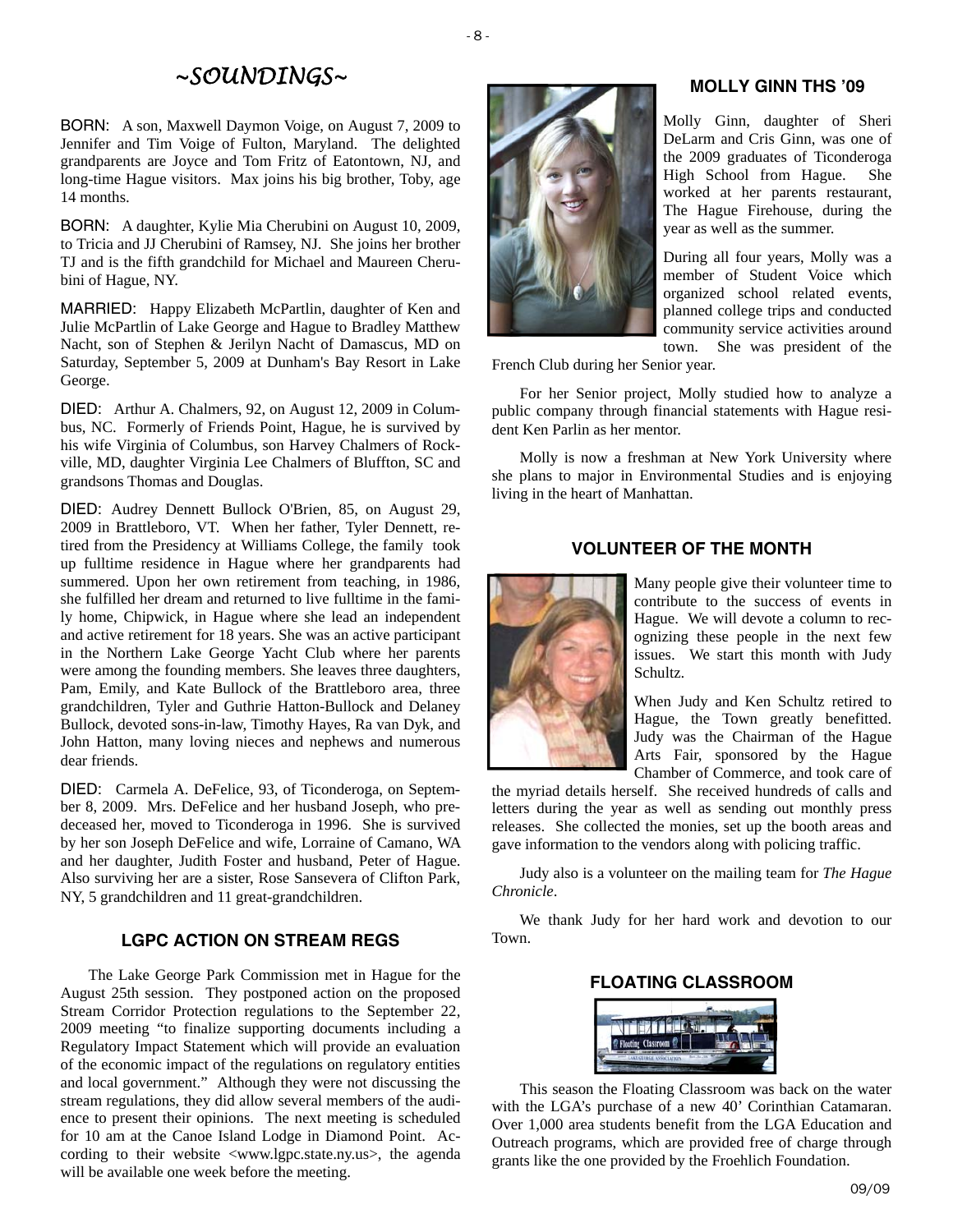#### **HAGUE ART SCENE**

- 9 -

Labor Day weekend in downtown Hague saw two art venues attract a great deal of interest.

The more traditional venue, The Gallery at Hague Creek, held a wine reception and featured works from the Upper Hudson Valley Watercolor Society and introduced Andrew Thompson.



*Donna and Bob Levenstien of The Gallery at Hague Creek*

*Artist Jim O'Toole and wife Maddie*





 *Karen and Tavish Costello* 

*Steve and Kathi Ramant* 



*Carol Pittman The Gallery at Hague Creek* 



*Jack DeGraff* 

At the headquarters of the North Country Triathlon, Mary

Behr created a "See & Ski Museum" with an artistic arrangement from her collection of vintage water-skiis and water ski memorabilia. Family, friends and those who happened by were treated to the eclectic originality that is evident in Mary's work.



*Jordan, Jenny and Maggie Wilson*



*Jud, Karen, Kellan and Julia Barton* 



*Betsey Barton* 



*Mary Behr* 

*Ann Shakeshaft* 



*Heidi Spencer, Enid Engler, Ken Engler, Peter Spencer* 

## **Weather Report** by JoAnne DeFranco

## **Hague Weather Report 8/15/09—9/11/09**

The weather in this period has remained mostly sunny and warm. There was a little rain, but nothing like July. The average temperature for the last 29 days was 76 degrees. There were 4 days when the temperature reached 90 and the humidity was very high. The full moon occurred on September 5. The next full moon is October 4.

There were thunderstorms on August 21 as a cold front moved in. We escaped the severe downpours that occurred in Vermont and Albany. On August 28-29 we had 1.5" rain, mostly overnight. Showers did continue on Saturday for a muddy run at the 'Travers' race in Saratoga.

Labor Day weekend was beautiful with sunny days and relatively warm nights in the upper 50's. A few days and nights there has been a distinct chill in the air- just a reminder that fall will arrive on September 22. In just one month's time, the trees will be in full golden splendor and begin to drop their leaves. Get out and enjoy this great month of September. Daylight is dwindling. Sunrise is now at 6:28 am and sunset at 7:14 pm.